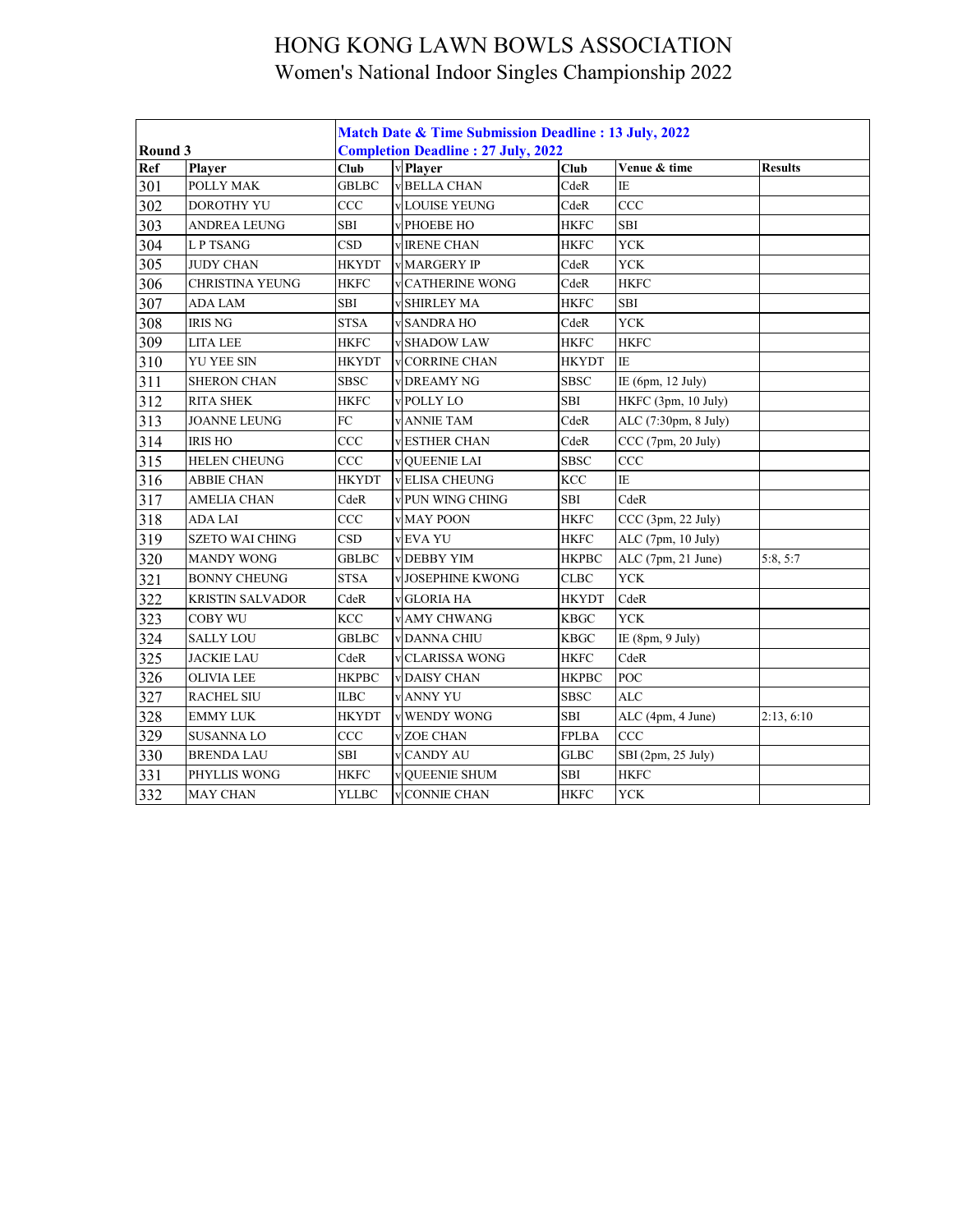|         |                  |              | Match Date & Time Submission Deadline: 3 August, 2022<br><b>Completion Deadline: 17 August, 2022</b> |                          |              |                |  |  |  |  |  |  |
|---------|------------------|--------------|------------------------------------------------------------------------------------------------------|--------------------------|--------------|----------------|--|--|--|--|--|--|
| Round 4 |                  |              |                                                                                                      |                          | Venue & time | <b>Results</b> |  |  |  |  |  |  |
| Ref     | Player           | Club         |                                                                                                      | <b>Player</b>            | Club         |                |  |  |  |  |  |  |
| 401     | W/O314           |              |                                                                                                      | v W / O 310              |              |                |  |  |  |  |  |  |
| 402     | <b>DEBBY YIM</b> | <b>HKPBC</b> |                                                                                                      | v W / O 308              |              |                |  |  |  |  |  |  |
| 403     | W / O 303        |              |                                                                                                      | $v$ W / O 305            |              |                |  |  |  |  |  |  |
| 404     | W/O 306          |              |                                                                                                      | v W / O 326              |              |                |  |  |  |  |  |  |
| 405     | W/O 321          |              |                                                                                                      | v W / O 325              |              |                |  |  |  |  |  |  |
| 406     | W/O312           |              |                                                                                                      | $v$ W / O 302            |              |                |  |  |  |  |  |  |
| 407     | W / O 322        |              |                                                                                                      | v W / O 332              |              |                |  |  |  |  |  |  |
| 408     | W/O 316          |              |                                                                                                      | $v$ <sub>W</sub> / O 313 |              |                |  |  |  |  |  |  |
| 409     | W / O 309        |              |                                                                                                      | v W / O 324              |              |                |  |  |  |  |  |  |
| 410     | W/O 315          |              |                                                                                                      | v W / O 311              |              |                |  |  |  |  |  |  |
| 411     | W/O 323          |              |                                                                                                      | v W / O 301              |              |                |  |  |  |  |  |  |
| 412     | W/O318           |              |                                                                                                      | v W / O 331              |              |                |  |  |  |  |  |  |
| 413     | W / O 330        |              |                                                                                                      | v W / O 329              |              |                |  |  |  |  |  |  |
| 414     | W / O 327        |              |                                                                                                      | $vW/O$ 307               |              |                |  |  |  |  |  |  |
| 415     | W/O319           |              |                                                                                                      | v W / O 304              |              |                |  |  |  |  |  |  |
| 416     | W/O 317          |              |                                                                                                      | $vW/O$ 328               |              |                |  |  |  |  |  |  |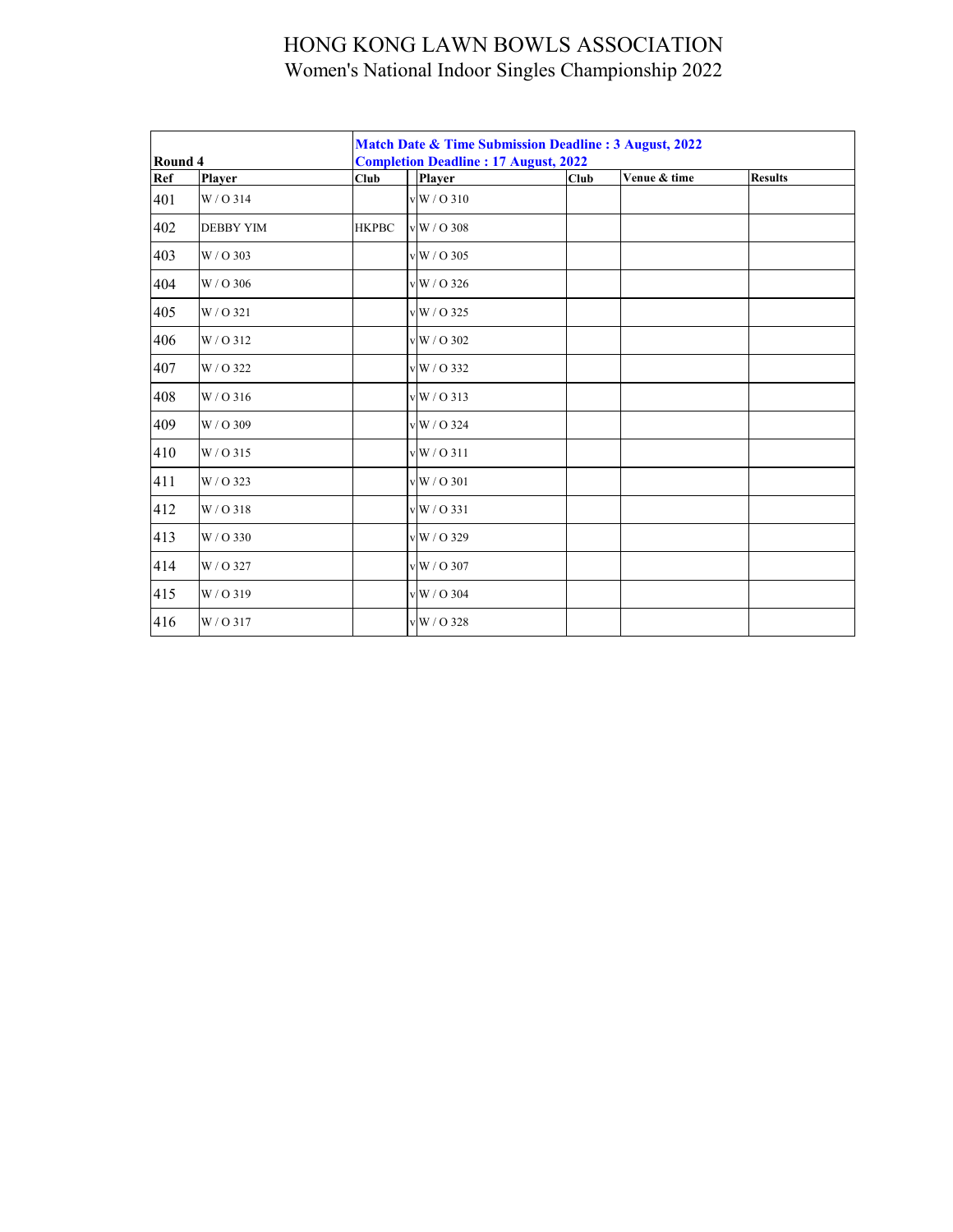| Round 5 |               |      | <b>Match Date &amp; Time Submission Deadline : 24 August, 2022</b><br><b>Completion Deadline: 7 September, 2022</b> |             |              |                |  |  |  |  |  |
|---------|---------------|------|---------------------------------------------------------------------------------------------------------------------|-------------|--------------|----------------|--|--|--|--|--|
| Ref     | <b>Player</b> | Club | <b>Player</b>                                                                                                       | <b>Club</b> | Venue & time | <b>Results</b> |  |  |  |  |  |
| 501     | W / O 411     |      | vW/0414                                                                                                             |             |              |                |  |  |  |  |  |
| 502     | W/0.416       |      | vW/0410                                                                                                             |             |              |                |  |  |  |  |  |
| 503     | W/O 406       |      | vW/0413                                                                                                             |             |              |                |  |  |  |  |  |
| 504     | $W / O$ 403   |      | $\rm v \, W$ / O 408                                                                                                |             |              |                |  |  |  |  |  |
| 505     | W / O 404     |      | vW/0415                                                                                                             |             |              |                |  |  |  |  |  |
| 506     | W / O 409     |      | v W / O 407                                                                                                         |             |              |                |  |  |  |  |  |
| 507     | W / O 402     |      | v W / O 405                                                                                                         |             |              |                |  |  |  |  |  |
| 508     | W / O 401     |      | v W / O 412                                                                                                         |             |              |                |  |  |  |  |  |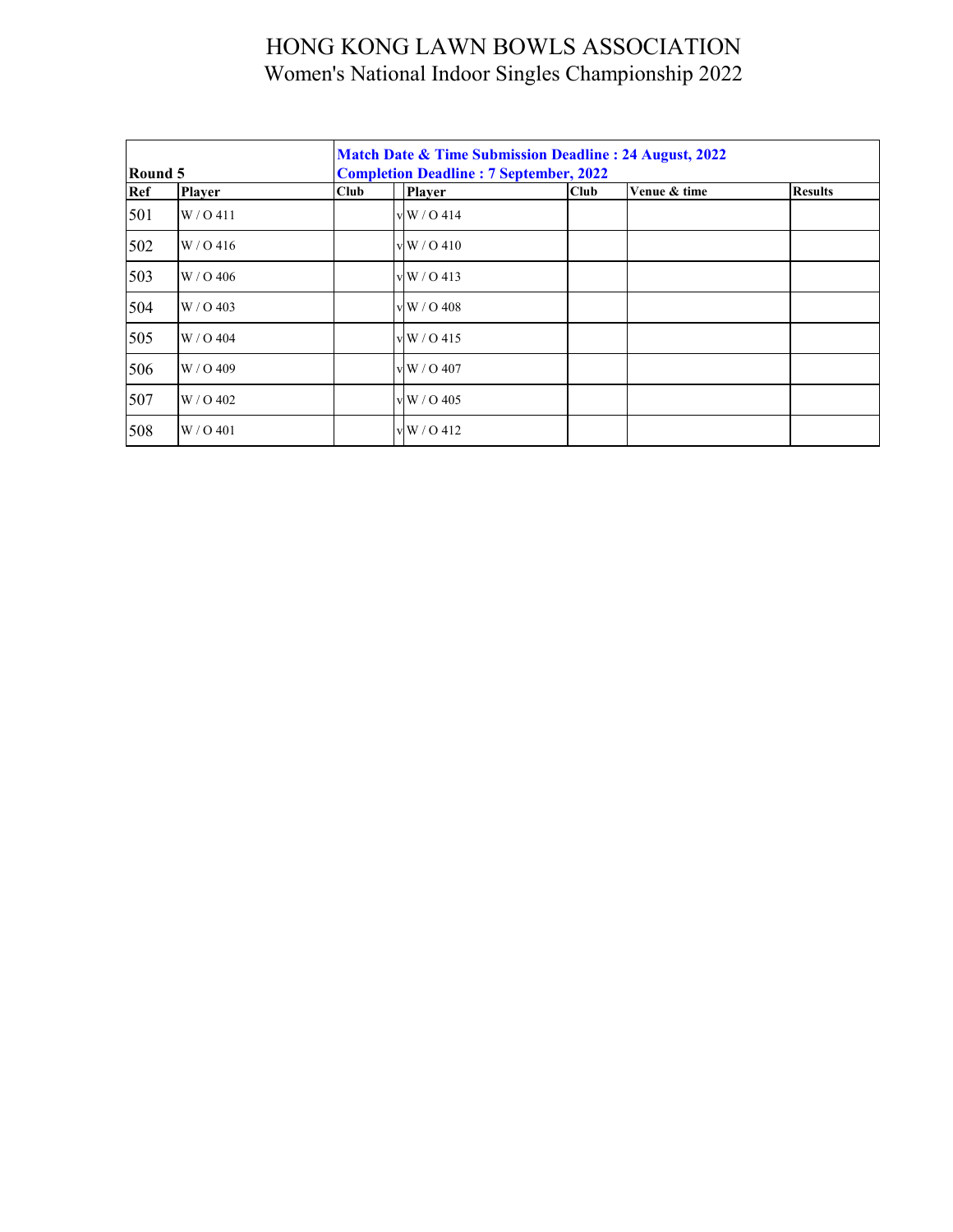| <b>Quarter Finals</b> |               | <b>Match Date &amp; Time Submission Deadline : 14 September, 2022</b><br><b>Completion Deadline: 21 September, 2022</b> |                    |             |              |                |  |  |
|-----------------------|---------------|-------------------------------------------------------------------------------------------------------------------------|--------------------|-------------|--------------|----------------|--|--|
| Ref                   | <b>Player</b> | Club                                                                                                                    | <b>Player</b>      | <b>Club</b> | Venue & time | <b>Results</b> |  |  |
| QF1                   | W / O 508     |                                                                                                                         | v W / O 502        |             |              |                |  |  |
| QF <sub>2</sub>       | W / O 505     |                                                                                                                         | $\rm v\,W$ / O 506 |             |              |                |  |  |
| OF <sub>3</sub>       | W / O 507     |                                                                                                                         | vW/O 501           |             |              |                |  |  |
| QF <sub>4</sub>       | W / O 503     |                                                                                                                         | v W / O 504        |             |              |                |  |  |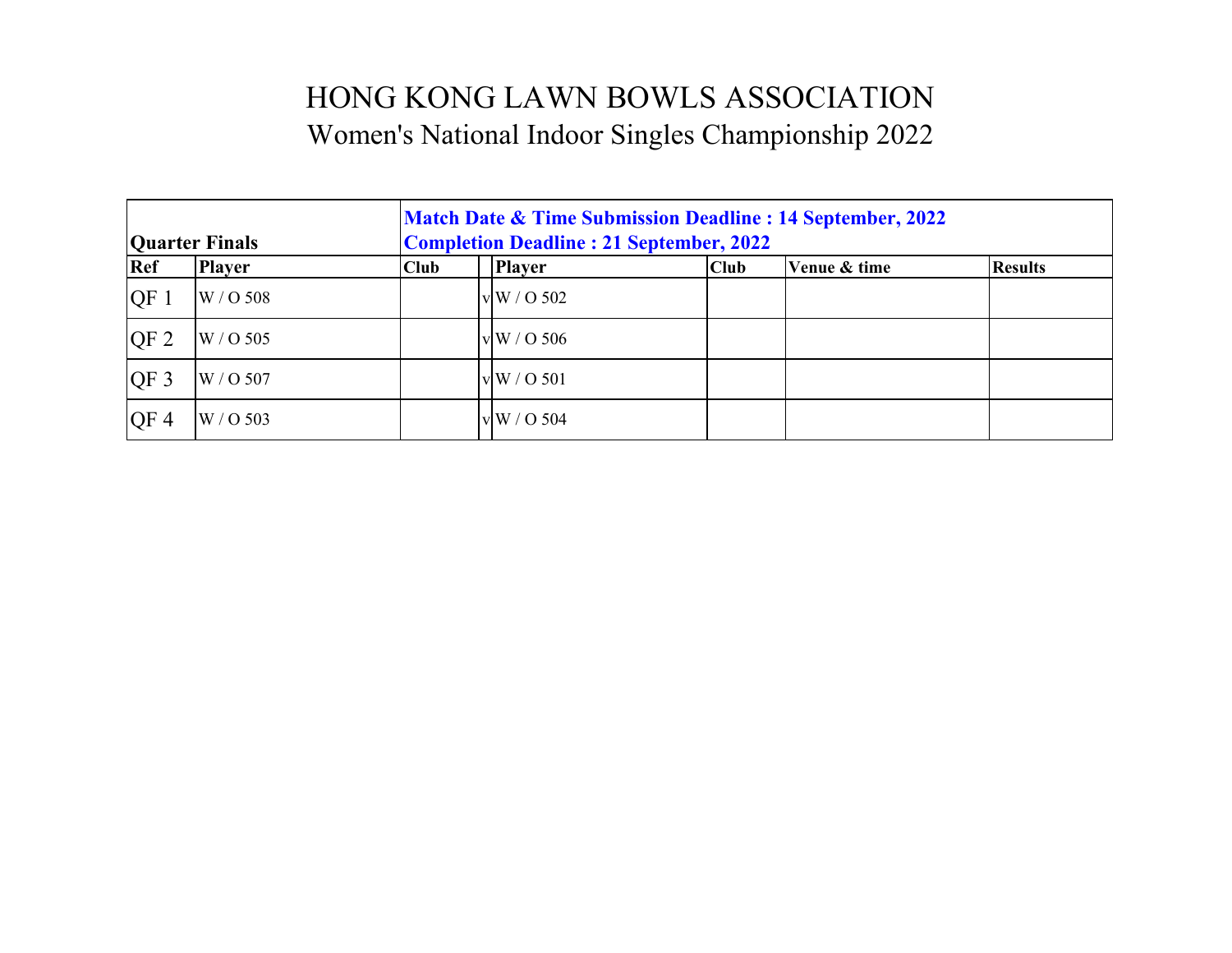Important:

The duty umpire will announce the commencement of trial ends 10 minutes before the appointed match start time. Any player arriving after the announcement shall lose the right to play trial ends.

Any player not reporting in person to the duty umpire before the appointed match start time shall forfeit the match.

| <b>Semi Finals</b> |               |             | 4 October, 2022 (Tuesday) |             |              |                |
|--------------------|---------------|-------------|---------------------------|-------------|--------------|----------------|
| Ref                | <b>Player</b> | <b>Club</b> | <b>Player</b>             | <b>Club</b> | <b>Venue</b> | <b>Results</b> |
| SF <sub>1</sub>    | W / O QF 4    |             | vW/OQF2                   |             | CdeR         |                |
| SF <sub>2</sub>    | W / O QF 1    |             | vW/OQF3                   |             | CdeR         |                |

Umpire: TBA

Marker: TBA

| Final                |            |             | <b>Start immediately after Semi Finals</b> |      |              |                |  |  |
|----------------------|------------|-------------|--------------------------------------------|------|--------------|----------------|--|--|
| Ref<br><b>Player</b> |            | <b>Club</b> | <b>Player</b>                              | Club | <b>Venue</b> | <b>Results</b> |  |  |
| Final                | $W/O$ SF 1 |             | vW/OSF2                                    |      | CdeR         |                |  |  |

Umpire: TBA

Marker: TBA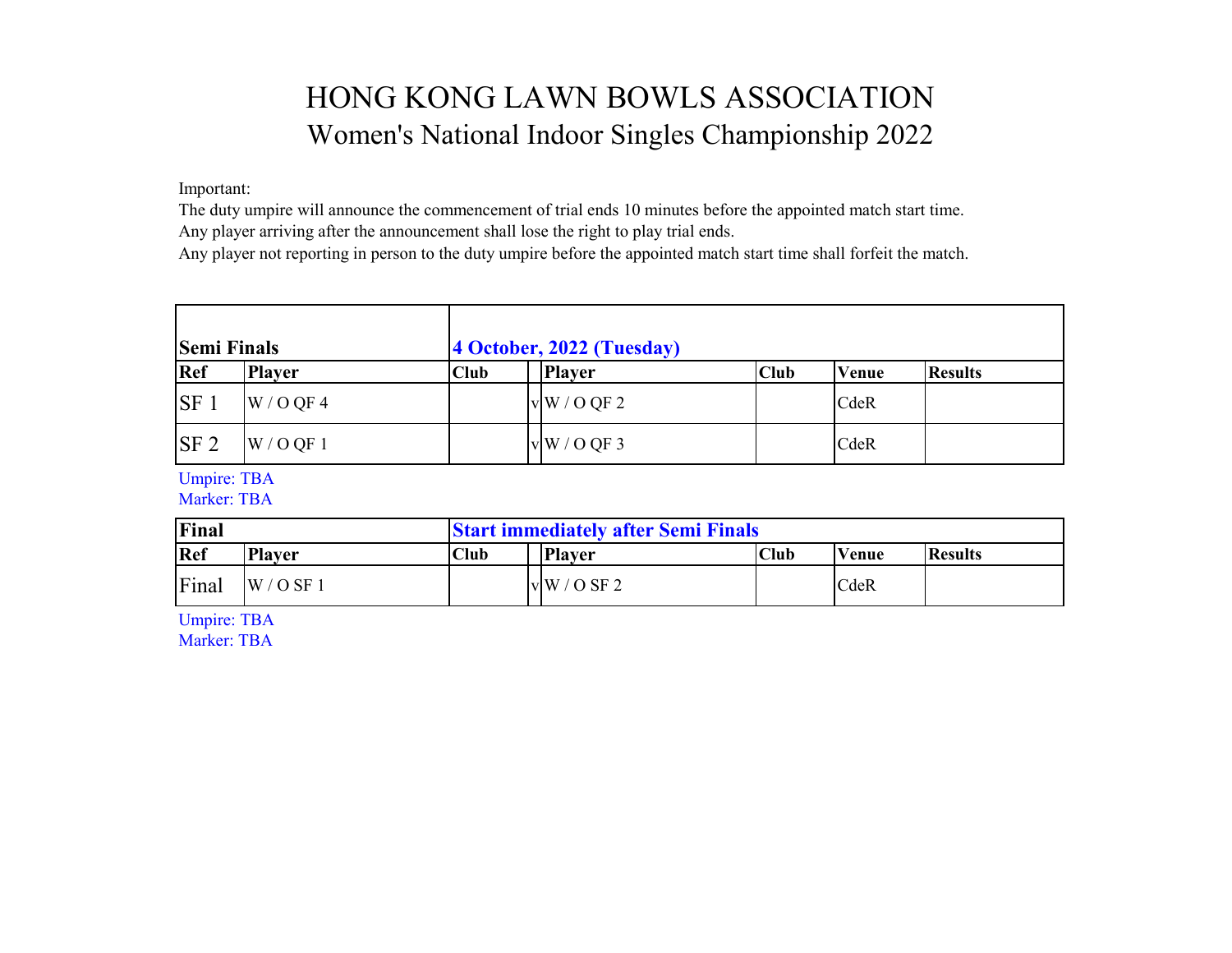Women's Indoor Singles Championship 2022

| <b>CLUB</b>  | <b>PLAYER</b>           | <b>HOME GREEN</b> |
|--------------|-------------------------|-------------------|
| <b>ABC</b>   | <b>CERLYN WONG</b>      | <b>YCK</b>        |
| <b>ABC</b>   | <b>CARIDEE MANG</b>     | IE                |
| <b>ABC</b>   | <b>KATE CHEUNG</b>      | IE                |
| <b>AWASG</b> | <b>ESTHER MA</b>        | <b>ALC</b>        |
| <b>AWASG</b> | <b>BECKY TSE</b>        | ALC               |
| CCC          | <b>SUSANNA LO</b>       | CCC               |
| CCC          | <b>ANISSA WAN</b>       | CCC               |
| CCC          | <b>HELEN CHEUNG</b>     | CCC               |
| CCC          | <b>ADA LAI</b>          | CCC               |
| CCC          | <b>ANGEL SO</b>         | CCC               |
| CCC          | <b>IRIS HO</b>          | CCC               |
| CCC          | <b>ELLEN MOK</b>        | CCC               |
| CCC          | <b>VIVIAN YIP</b>       | CCC               |
| CCC          | <b>DOROTHY YU</b>       | CCC               |
| CCC          | <b>CYNTHIA CHAN</b>     | CCC               |
| CdeR         | <b>ANNIE TAM</b>        | CdeR              |
| CdeR         | <b>BELLA CHAN</b>       | CdeR              |
| CdeR         | <b>JACKIE LAU</b>       | CdeR              |
| CdeR         | <b>KRISTIN SALVADOR</b> | CdeR              |
| CdeR         | <b>EDNA LAU</b>         | CdeR              |
| CdeR         | <b>LILA WOO</b>         | CdeR              |
| CdeR         | <b>SANDRA HO</b>        | CdeR              |
| CdeR         | <b>LOUISE YEUNG</b>     | CdeR              |
| CdeR         | <b>CANDY NG</b>         | CdeR              |
| CdeR         | <b>ANGIE LEUNG</b>      | CdeR              |
| CdeR         | YOANNE WONG             | CdeR              |
| CdeR         | <b>CHAN LOK CHEE</b>    | CdeR              |
| CdeR         | <b>MARGERY IP</b>       | CdeR              |
| CdeR         | <b>CATHERINE WONG</b>   | CdeR              |
| CdeR         | <b>KING SUM</b>         | CdeR              |
| CdeR         | <b>AMELIA CHAN</b>      | CdeR              |
| CdeR         | <b>SHANDY YU</b>        | CdeR              |
| CdeR         | <b>ESTHER CHAN</b>      | CdeR              |
| CdeR         | <b>LYNDA LO</b>         | CdeR              |
| <b>CLBC</b>  | <b>JOSEPHINE KWONG</b>  | IE                |
| <b>CLBC</b>  | <b>CANDY NG</b>         | <b>ALC</b>        |
| <b>CLBC</b>  | <b>ELIZA CHAN</b>       | <b>ALC</b>        |
| <b>CSD</b>   | <b>SZETO WAI CHING</b>  | <b>ALC</b>        |
| <b>CSD</b>   | <b>PAT CHEUNG</b>       | <b>SBI</b>        |
| <b>CSD</b>   | <b>SALINA WONG</b>      | $\overline{ALC}$  |
| <b>CSD</b>   | <b>EMILY SIU</b>        | <b>ALC</b>        |
| <b>CSD</b>   | <b>LPTSANG</b>          | <b>YCK</b>        |
| FC           | <b>JOANNE LEUNG</b>     | <b>ALC</b>        |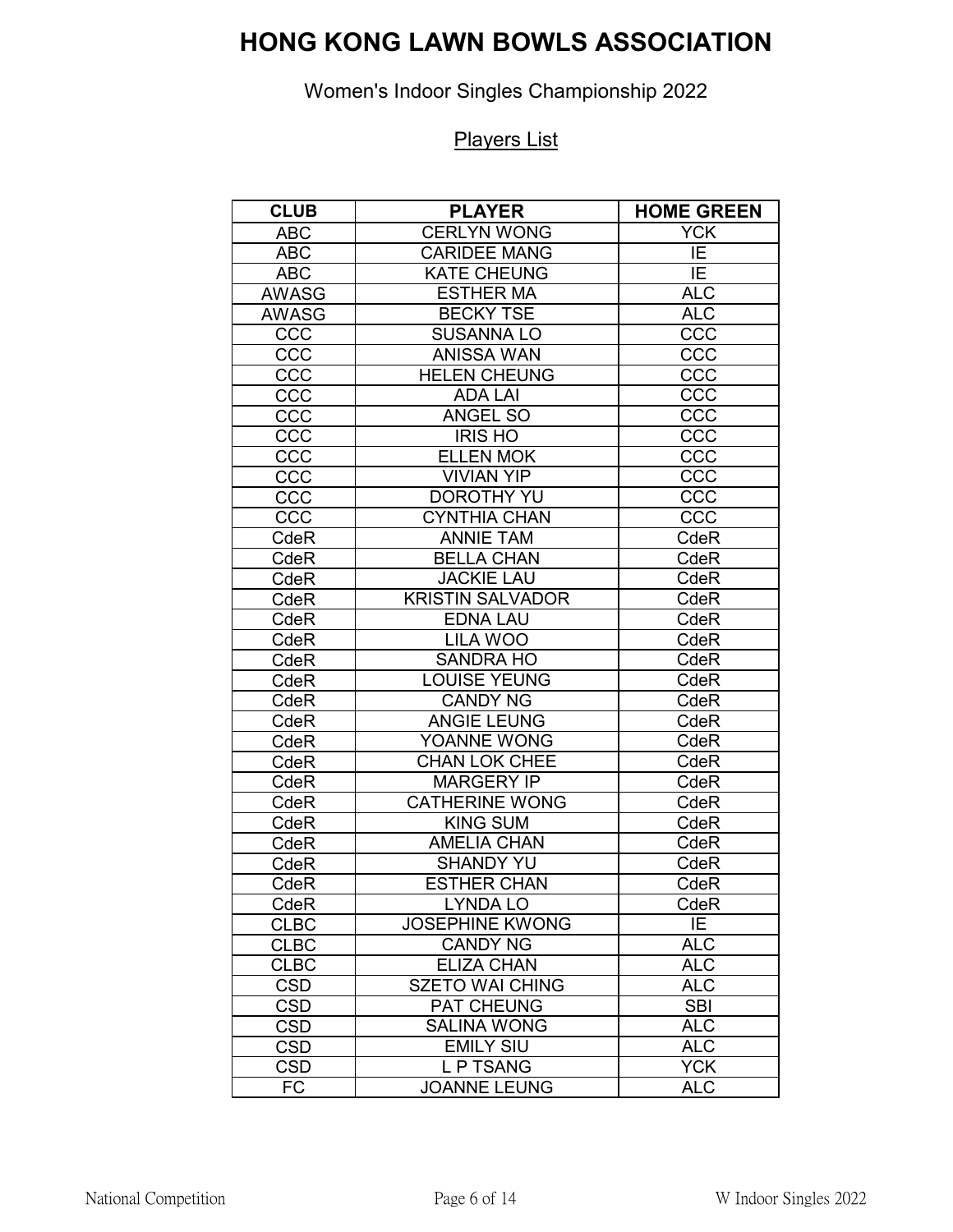Women's Indoor Singles Championship 2022

| <b>CLUB</b>  | <b>PLAYER</b>          | <b>HOME GREEN</b> |
|--------------|------------------------|-------------------|
| <b>FPLBA</b> | <b>AMY WONG</b>        | <b>YCK</b>        |
| <b>FPLBA</b> | <b>TANG MEI YI</b>     | <b>YCK</b>        |
| <b>FPLBA</b> | <b>CANNIE CHAN</b>     | <b>YCK</b>        |
| <b>FPLBA</b> | ZOE CHAN               | <b>YCK</b>        |
| <b>GBLBC</b> | <b>SALLY LOU</b>       | $\overline{IE}$   |
| <b>GBLBC</b> | <b>POLLY MAK</b>       | ΙE                |
| <b>GBLBC</b> | <b>ANKIE KWAN</b>      | ΙE                |
| <b>GBLBC</b> | <b>MANDY WONG</b>      | <b>ALC</b>        |
| <b>GBLBC</b> | <b>FIONA CHEUNG</b>    | IE                |
| <b>GLBC</b>  | PHYLLIS S H WONG       | <b>YCK</b>        |
| <b>GLBC</b>  | <b>CANDY AU</b>        | <b>YCK</b>        |
| <b>HKCC</b>  | <b>JUNE OLSSON</b>     | <b>ALC</b>        |
| <b>HKFC</b>  | <b>EVA YU</b>          | <b>HKFC</b>       |
| <b>HKFC</b>  | <b>SHIRLEY MA</b>      | <b>HKFC</b>       |
| <b>HKFC</b>  | <b>CLARISSA WONG</b>   | <b>HKFC</b>       |
| <b>HKFC</b>  | PHOEBE HO              | <b>HKFC</b>       |
| <b>HKFC</b>  | <b>CELINA LEUNG</b>    | HKFC              |
| <b>HKFC</b>  | <b>ANNATO</b>          | <b>HKFC</b>       |
| <b>HKFC</b>  | <b>LITA LEE</b>        | <b>HKFC</b>       |
| <b>HKFC</b>  | <b>CHERRY TSOI</b>     | <b>HKFC</b>       |
| <b>HKFC</b>  | PHYLLIS WONG           | <b>HKFC</b>       |
| <b>HKFC</b>  | <b>JOSEPHINE LAM</b>   | <b>HKFC</b>       |
| <b>HKFC</b>  | <b>IRENE CHAN</b>      | <b>HKFC</b>       |
| <b>HKFC</b>  | <b>YUMI WONG</b>       | <b>HKFC</b>       |
| <b>HKFC</b>  | <b>CAMILLA LEUNG</b>   | <b>HKFC</b>       |
| <b>HKFC</b>  | <b>CHRISTINA YEUNG</b> | <b>HKFC</b>       |
| <b>HKFC</b>  | <b>MAY POON</b>        | <b>HKFC</b>       |
| <b>HKFC</b>  | <b>CONNIE CHAN</b>     | <b>HKFC</b>       |
| <b>HKFC</b>  | <b>RITA SHEK</b>       | <b>HKFC</b>       |
| <b>HKFC</b>  | <b>WANIS SZE</b>       | <b>HKFC</b>       |
| <b>HKFC</b>  | <b>SHADOW LAW</b>      | <b>HKFC</b>       |
| <b>HKFC</b>  | <b>EMMIE WONG</b>      | <b>HKFC</b>       |
| <b>HKPBC</b> | <b>ANDIE CHEUNG</b>    | POC               |
| <b>HKPBC</b> | <b>ALICE HO</b>        | <b>POC</b>        |
| <b>HKPBC</b> | <b>SUKI SIT</b>        | <b>POC</b>        |
| <b>HKPBC</b> | <b>DEBBY YIM</b>       | <b>POC</b>        |
| <b>HKPBC</b> | <b>LAM YUEN LING</b>   | <b>POC</b>        |
| <b>HKPBC</b> | <b>MIAN KWOK</b>       | <b>POC</b>        |
| <b>HKPBC</b> | <b>RENATA CHAN</b>     | <b>POC</b>        |
| <b>HKPBC</b> | <b>OLIVIA LEE</b>      | <b>POC</b>        |
| <b>HKPBC</b> | <b>DAISY CHAN</b>      | <b>POC</b>        |
| <b>HKPBC</b> | <b>AUSTINE TAM</b>     | <b>POC</b>        |
| <b>HKPBC</b> | <b>ROSITA SO</b>       | <b>POC</b>        |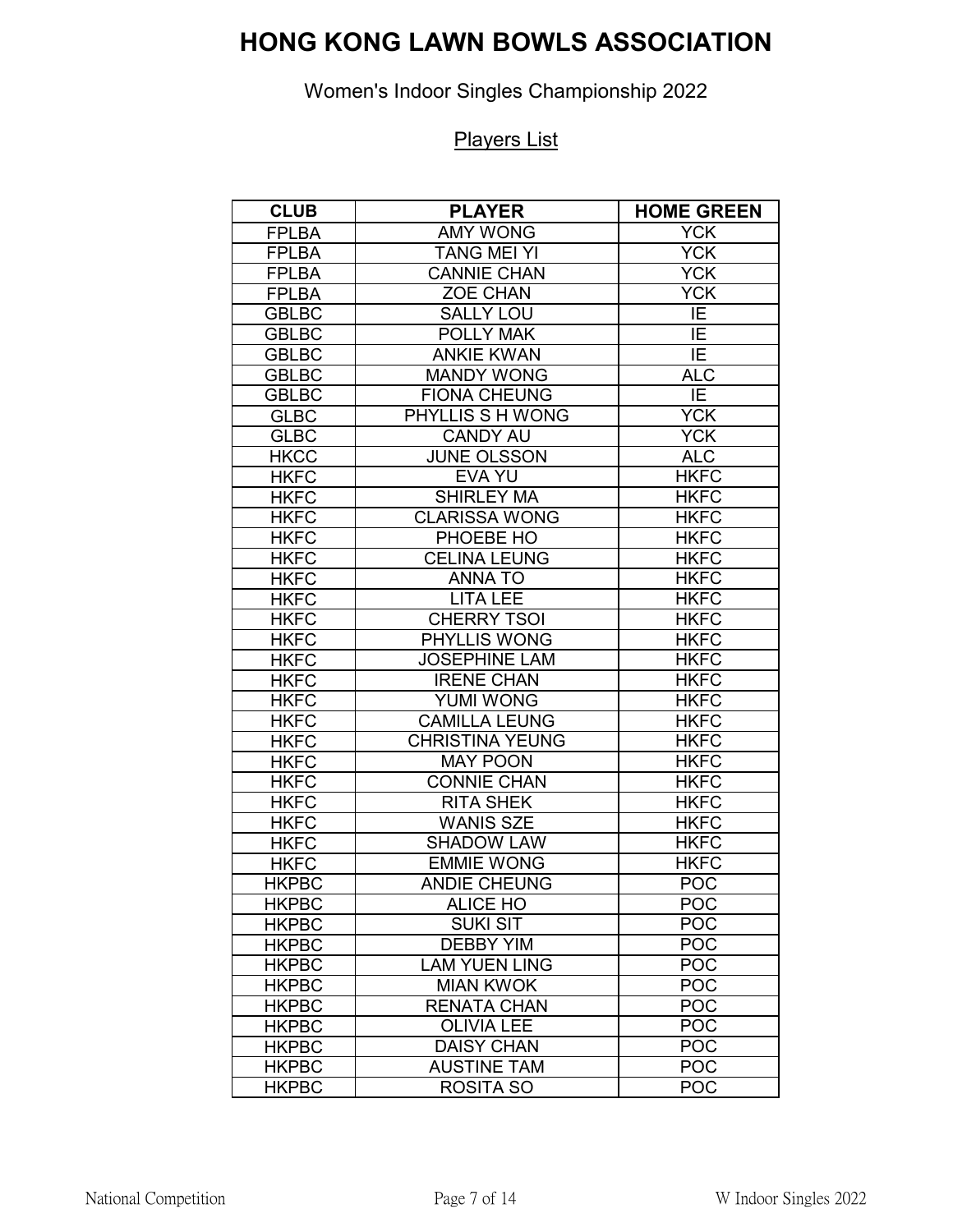### Women's Indoor Singles Championship 2022

| <b>CLUB</b>  | <b>PLAYER</b>          | <b>HOME GREEN</b> |
|--------------|------------------------|-------------------|
| <b>HKYDT</b> | <b>YU YEE SIN</b>      | ΙE                |
| <b>HKYDT</b> | <b>GLORIA HA</b>       | ĪE                |
| <b>HKYDT</b> | <b>EMMY LUK</b>        | <b>ALC</b>        |
| <b>HKYDT</b> | PHOENIX HUI            | <b>ALC</b>        |
| <b>HKYDT</b> | <b>EMILY CHAN</b>      | IE                |
| <b>HKYDT</b> | <b>ABBIE CHAN</b>      | IE                |
| <b>HKYDT</b> | <b>BIANCA SZETO</b>    | <b>ALC</b>        |
| <b>HKYDT</b> | <b>AUDREY LAI</b>      | <b>ALC</b>        |
| <b>HKYDT</b> | <b>CORRINE CHAN</b>    | <b>YCK</b>        |
| <b>HKYDT</b> | <b>JUDY CHAN</b>       | <b>YCK</b>        |
| <b>HKYDT</b> | <b>ELEANOR LAU</b>     | <b>ALC</b>        |
| <b>ILBC</b>  | <b>RACHEL SIU</b>      | <b>ALC</b>        |
| <b>ILBC</b>  | <b>EVA KWOK</b>        | <b>ALC</b>        |
| <b>ILBC</b>  | <b>GRACE CHENG</b>     | <b>ALC</b>        |
| <b>ILBC</b>  | <b>CHRISTINA CHUNG</b> | <b>ALC</b>        |
| <b>ILBC</b>  | <b>OLIVIA TANG</b>     | <b>ALC</b>        |
| <b>IRC</b>   | <b>SANDY LAM</b>       | <b>ALC</b>        |
| <b>KBGC</b>  | <b>DANNA CHIU</b>      | IE                |
| <b>KBGC</b>  | <b>AMY CHWANG</b>      | ĪE                |
| <b>KCC</b>   | <b>COBY WU</b>         | <b>YCK</b>        |
| <b>KCC</b>   | <b>ELISA CHEUNG</b>    | <b>ALC</b>        |
| <b>SBI</b>   | PUN WING CHING         | <b>SBI</b>        |
| <b>SBI</b>   | <b>KAREN SZETO</b>     | <b>SBI</b>        |
| <b>SBI</b>   | <b>RICKI LI</b>        | <b>SBI</b>        |
| <b>SBI</b>   | <b>QUEENIE SHUM</b>    | <b>SBI</b>        |
| <b>SBI</b>   | <b>KELLY YU</b>        | <b>SBI</b>        |
| <b>SBI</b>   | <b>CATHY CHAN</b>      | <b>SBI</b>        |
| <b>SBI</b>   | <b>SANDY YUET</b>      | <b>SBI</b>        |
| <b>SBI</b>   | <b>WENDY WONG</b>      | <b>SBI</b>        |
| <b>SBI</b>   | <b>ADA LAM</b>         | <b>SBI</b>        |
| <b>SBI</b>   | <b>EVA TSANG</b>       | <b>SBI</b>        |
| <b>SBI</b>   | <b>ANDREA LEUNG</b>    | <b>SBI</b>        |
| <b>SBI</b>   | POLLY LO               | <b>SBI</b>        |
| <b>SBI</b>   | <b>AVIS CHENG</b>      | <b>SBI</b>        |
| <b>SBI</b>   | <b>PAULINE WONG</b>    | <b>SBI</b>        |
| <b>SBI</b>   | <b>BRENDA LAU</b>      | <b>SBI</b>        |
| <b>SBI</b>   | <b>CHUNG SUET FONG</b> | <b>SBI</b>        |
| <b>SBI</b>   | <b>LINDA YOU</b>       | <b>SBI</b>        |
| <b>SBI</b>   | <b>ANITA SUNG</b>      | <b>SBI</b>        |
| <b>SBI</b>   | <b>TINA NG</b>         | <b>SBI</b>        |
| <b>SBI</b>   | <b>LIANA LEE</b>       | <b>SBI</b>        |
| <b>SBI</b>   | <b>JAIMEE MO</b>       | <b>SBI</b>        |
| <b>SBI</b>   | <b>ANGELA LI</b>       | <b>SBI</b>        |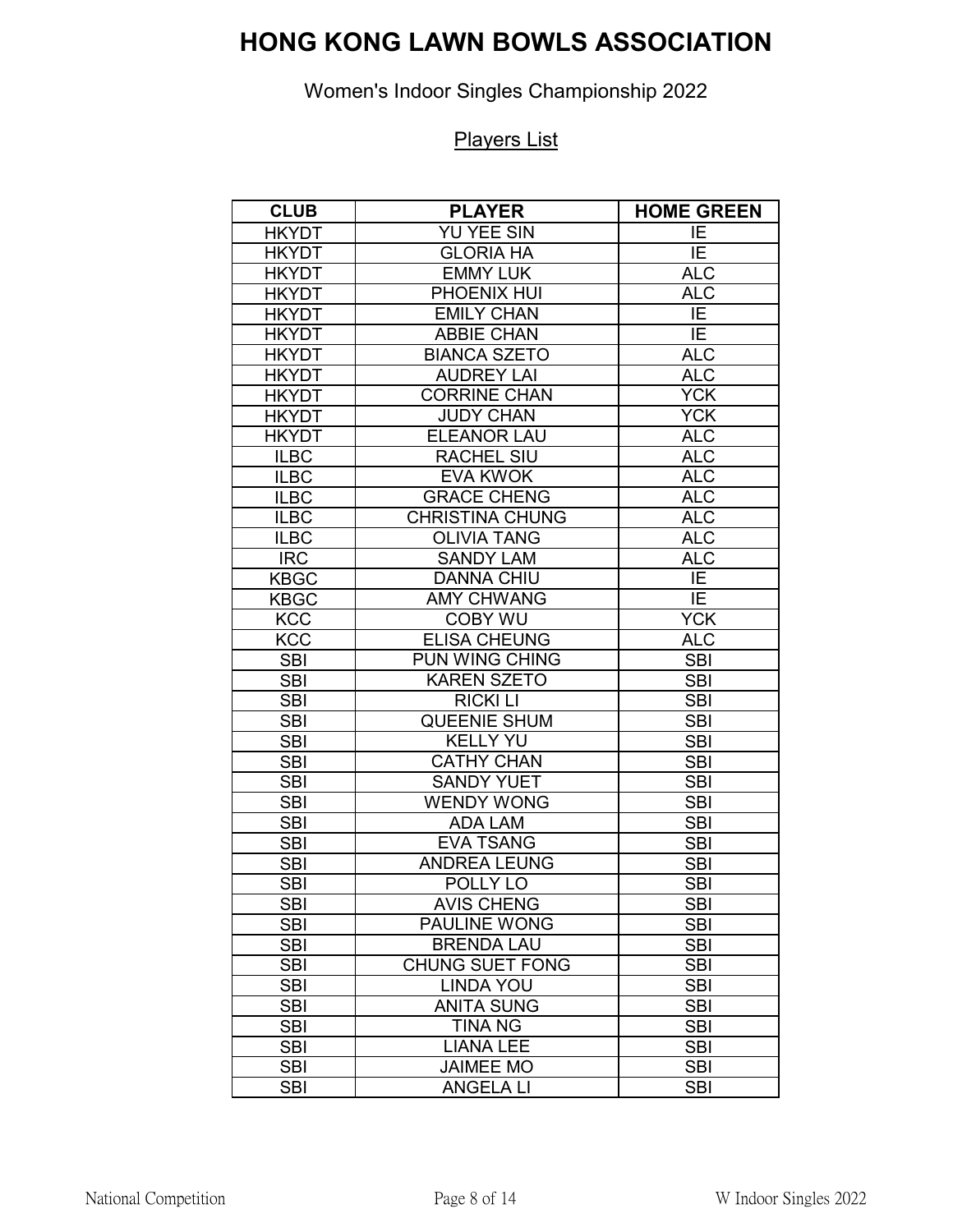Women's Indoor Singles Championship 2022

| <b>CLUB</b>  | <b>PLAYER</b>         | <b>HOME GREEN</b> |
|--------------|-----------------------|-------------------|
| <b>SBSC</b>  | <b>ANNY YU</b>        | <b>ALC</b>        |
| <b>SBSC</b>  | <b>REBEKAH LEUNG</b>  | <b>ALC</b>        |
| <b>SBSC</b>  | <b>VICKY CHUNG</b>    | <b>ALC</b>        |
| <b>SBSC</b>  | <b>LYCHEE LAI</b>     | <b>ALC</b>        |
| <b>SBSC</b>  | <b>YOLENDA CHAN</b>   | <b>ALC</b>        |
| <b>SBSC</b>  | <b>DREAMY NG</b>      | <b>ALC</b>        |
| <b>SBSC</b>  | QUEENIE LAI           | $AL\overline{C}$  |
| <b>SBSC</b>  | <b>SHERON CHAN</b>    | $\overline{IE}$   |
| <b>SBSC</b>  | <b>EMMY NG</b>        | <b>ALC</b>        |
| <b>SBSC</b>  | <b>CAMMY CHENG</b>    | <b>ALC</b>        |
| <b>SBSC</b>  | <b>RONNA WONG</b>     | <b>ALC</b>        |
| <b>SBSC</b>  | <b>MILLICENT LAI</b>  | <b>ALC</b>        |
| <b>STSA</b>  | <b>BONNY CHEUNG</b>   | <b>YCK</b>        |
| <b>STSA</b>  | <b>CARRIE MOK</b>     | <b>YCK</b>        |
| <b>STSA</b>  | <b>SHIRLEY LAM</b>    | <b>YCK</b>        |
| <b>STSA</b>  | <b>IRIS NG</b>        | <b>YCK</b>        |
| <b>STSA</b>  | <b>BRENDA NG</b>      | <b>YCK</b>        |
| <b>TMSA</b>  | <b>KATRINA WONG</b>   | <b>YCK</b>        |
| <b>TPLBC</b> | <b>BONNIE LAI</b>     | <b>YCK</b>        |
| <b>VLBC</b>  | <b>SHARON KUOK</b>    | <b>ALC</b>        |
| <b>WISC</b>  | <b>MICHELLE CHUNG</b> | <b>ALC</b>        |
| <b>WISC</b>  | <b>JOYCE CHUNG</b>    | <b>ALC</b>        |
| <b>WISC</b>  | <b>EVA YEUNG</b>      | <b>ALC</b>        |
| <b>WISC</b>  | <b>CORINNA CHU</b>    | <b>YCK</b>        |
| <b>YLLBC</b> | <b>SANLIA WONG</b>    | <b>YCK</b>        |
| <b>YLLBC</b> | <b>JANET CHUNG</b>    | <b>YCK</b>        |
| <b>YLLBC</b> | <b>VIVIAN LI</b>      | <b>YCK</b>        |
| <b>YLLBC</b> | <b>MAY CHAN</b>       | <b>YCK</b>        |
| <b>YLLBC</b> | W L LAM               | <b>YCK</b>        |
|              | Total                 | 158               |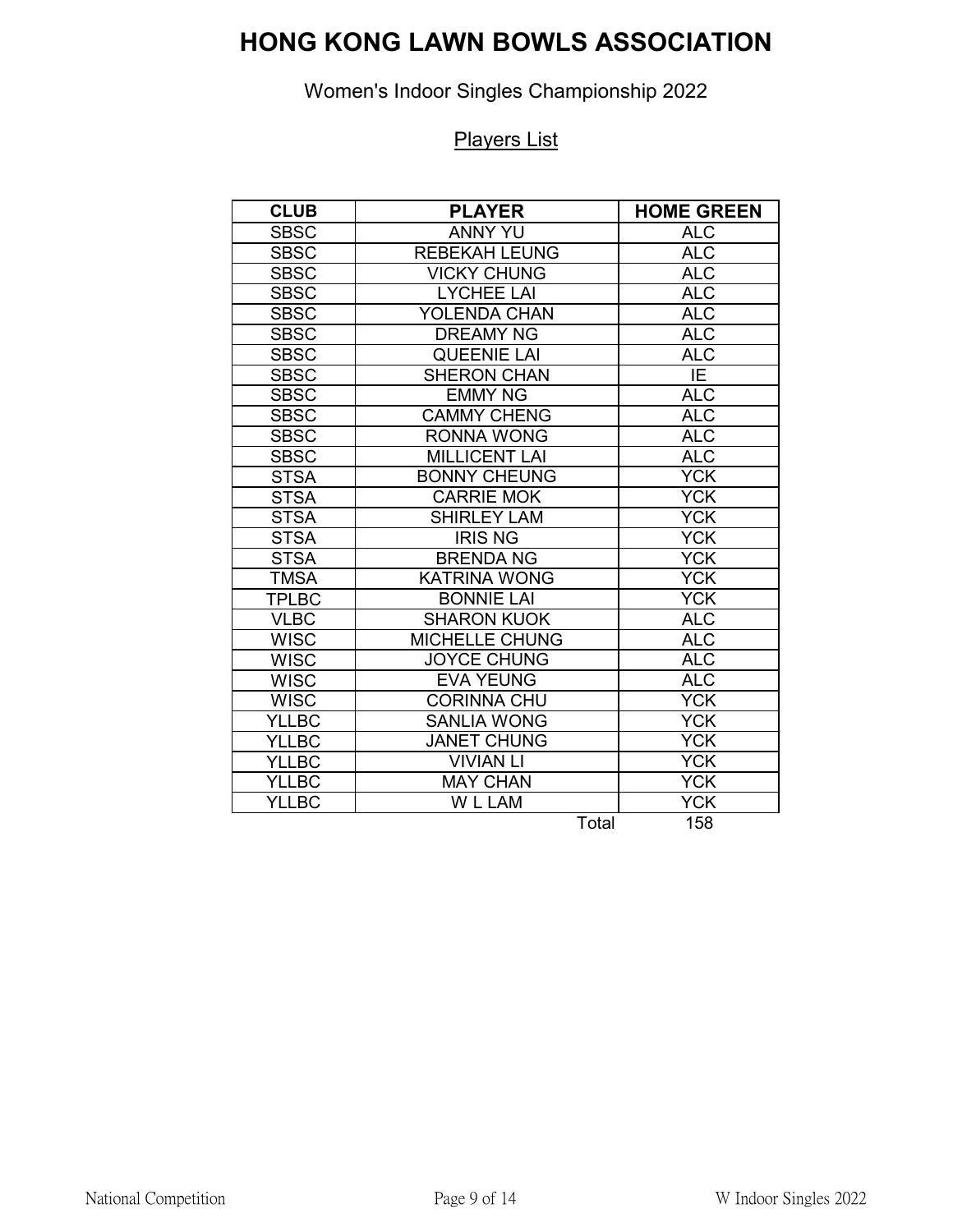| Round 1 |                         | Match Date & Time Submission Deadline: 18 May, 2022<br><b>Completion Deadline: 1 June, 2022</b> |                         |                      |     |              |                                           |                     |  |
|---------|-------------------------|-------------------------------------------------------------------------------------------------|-------------------------|----------------------|-----|--------------|-------------------------------------------|---------------------|--|
| Ref     | Plaver                  | Club                                                                                            |                         | Player               |     | Club         | Venue & time                              | <b>Results</b>      |  |
| 101     | TANG MEI YI             | FPLBA                                                                                           |                         | <b>AMY WONG</b>      |     | <b>FPLBA</b> | <b>YCK</b>                                | Home side withdraw  |  |
| 102     | ANGEL SO                | CCC                                                                                             |                         |                      | Bye |              | CCC                                       |                     |  |
| 103     | ANDIE CHEUNG            | <b>HKPBC</b>                                                                                    |                         |                      | Bye |              | POC                                       |                     |  |
| 104     | <b>TINANG</b>           | SBI                                                                                             |                         |                      | Bye |              | SBI                                       |                     |  |
| 105     | AMY CHWANG              | <b>KBGC</b>                                                                                     |                         | v ROSITA SO          |     | <b>HKPBC</b> | IE (3pm, 13 May)                          | 8:8, 11:6           |  |
| 106     | <b>ELIZA CHAN</b>       | <b>CLBC</b>                                                                                     |                         |                      | Bye |              | ALC                                       |                     |  |
| 107     | REBEKAH LEUNG           | SBSC                                                                                            |                         |                      | Bye |              | <b>ALC</b>                                |                     |  |
| 108     | CORRINE CHAN            | HKYDT                                                                                           | $\mathbf{V}$            |                      | Bye |              | <b>YCK</b>                                |                     |  |
| 109     | <b>EMILY CHAN</b>       | HKYDT                                                                                           |                         | v SANDRA HO          |     | CdeR         | Venue changed to CdeR<br>(7:30pm, 30 May) | 3:11; 8:3:1:2       |  |
| 110     | <b>MARGERY IP</b>       | CdeR                                                                                            |                         |                      | Bye |              | CdeR                                      |                     |  |
| 111     | ABBIE CHAN              | HKYDT                                                                                           | $\mathbf{v}$            |                      | Bye |              | IΕ                                        |                     |  |
| 112     | <b>SUSANNA LO</b>       | CCC                                                                                             |                         |                      | Bye |              | CCC                                       |                     |  |
| 113     | LILA WOO                | CdeR                                                                                            |                         | v WANIS SZE          |     | <b>HKFC</b>  | CdeR                                      | Away withdraw       |  |
| 114     | <b>OLIVIA LEE</b>       | <b>HKPBC</b>                                                                                    |                         |                      | Bye |              | POC                                       |                     |  |
| 115     | L P TSANG               | CSD                                                                                             |                         |                      | Bye |              | <b>YCK</b>                                |                     |  |
| 116     | SHIRLEY MA              | <b>HKFC</b>                                                                                     |                         |                      | Bye |              | <b>HKFC</b>                               |                     |  |
| 117     | CATHY CHAN              | SBI                                                                                             |                         | v KELLY YU           |     | SBI          | SBI (2pm, 9 May)                          | 10:5, 9:5           |  |
| 118     | <b>JANET CHUNG</b>      | YLLBC                                                                                           |                         |                      | Bye |              | YCK                                       |                     |  |
| 119     | LITA LEE                | HKFC                                                                                            | $\overline{\mathbf{v}}$ |                      | Bye |              | HKFC                                      |                     |  |
| 120     | IRIS NG                 | <b>STSA</b>                                                                                     |                         |                      | Bye |              | <b>YCK</b>                                |                     |  |
| 121     | <b>AVIS CHENG</b>       | SBI                                                                                             |                         | <b>DAISY CHAN</b>    |     | <b>HKPBC</b> | SBI                                       | Home side withdraw  |  |
| 122     | <b>RACHEL SIU</b>       | ILBC                                                                                            |                         |                      | Bye |              | ALC                                       |                     |  |
| 123     | CHRISTINA YEUNG         | <b>HKFC</b>                                                                                     |                         |                      | Bye |              | <b>HKFC</b>                               |                     |  |
| 124     | ANGELA LI               | SBI                                                                                             |                         |                      | Bye |              | <b>SBI</b>                                |                     |  |
| 125     | <b>MAY POON</b>         | <b>HKFC</b>                                                                                     |                         | v EDNA LAU           |     | CdeR         | HKFC (2pm, 26 May)                        | 13:2, 13:1          |  |
| 126     | COBY WU                 | KCC                                                                                             |                         |                      | Bye |              | YCK                                       |                     |  |
| 127     | <b>JUNE OLSSON</b>      | HKCC                                                                                            | $\overline{\mathbf{v}}$ |                      | Bye |              | <b>ALC</b>                                |                     |  |
| 128     | WENDY WONG              | SBI                                                                                             |                         |                      | Bye |              | SBI                                       |                     |  |
| 129     | ANISSA WAN              | CCC                                                                                             |                         | v CYNTHIA CHAN       |     | CCC          | CCC                                       | Home side withdraw  |  |
| 130     | LAM YUEN LING           | <b>HKPBC</b>                                                                                    |                         |                      | Bye |              | POC                                       |                     |  |
| 131     | <b>DEBBY YIM</b>        | HKPBC                                                                                           | $\overline{\mathbf{v}}$ |                      | Bye |              | POC                                       |                     |  |
| 132     | <b>RITA SHEK</b>        | <b>HKFC</b>                                                                                     |                         |                      | Bye |              | <b>HKFC</b>                               |                     |  |
| 133     | PAULINE WONG            | SBI                                                                                             |                         | <b>v OLIVIA TANG</b> |     | <b>ILBC</b>  | SBI (3pm, 17 May)                         | 15:0, 4:8, 1:2      |  |
| 134     | JOYCE CHUNG             | WISC                                                                                            |                         |                      | Bye |              | ALC                                       |                     |  |
| 135     | <b>MANDY WONG</b>       | GBLBC                                                                                           | $\overline{\mathbf{v}}$ |                      | Bye |              | <b>ALC</b>                                |                     |  |
| 136     | <b>CANDY AU</b>         | GLBC                                                                                            |                         |                      | Bye |              | <b>YCK</b>                                |                     |  |
| 137     | ANKIE KWAN              | GBLBC                                                                                           |                         | SHIRLEY LAM          |     | <b>STSA</b>  | IE (5pm, 18 May)                          | 11:3, 8:4           |  |
| 138     | VICKY CHUNG             | <b>SBSC</b>                                                                                     | $\mathbf{V}$            |                      | Bye |              | <b>ALC</b>                                |                     |  |
| 139     | CHUNG SUET FONG         | SBI                                                                                             | v                       |                      | Bye |              | SBI                                       |                     |  |
| 140     | <b>CARIDEE MANG</b>     | ABC                                                                                             |                         |                      | Bye |              | ΙE                                        |                     |  |
| 141     | <b>CATHERINE WONG</b>   | CdeR                                                                                            |                         | v CHERRY TSOI        |     | <b>HKFC</b>  | CdeR (2pm, 22 May)                        | 11:6, 4:9, 3:3, 1:0 |  |
| 142     | <b>CAMMY CHENG</b>      | <b>SBSC</b>                                                                                     |                         |                      | Bye |              | ALC                                       |                     |  |
| 143     | <b>ELEANOR LAU</b>      | HKYDT                                                                                           | $\mathbf v$             |                      | Bye |              | ALC                                       |                     |  |
| 144     | DANNA CHIU              | KBGC                                                                                            |                         |                      | Bye |              | IΕ                                        |                     |  |
| 145     | <b>MIAN KWOK</b>        | <b>HKPBC</b>                                                                                    |                         | v RONNA WONG         |     | <b>SBSC</b>  | POC $(12nn, 9$ May)                       | 9:4, 8:8            |  |
| 146     | <b>EMMY LUK</b>         | HKYDT                                                                                           |                         |                      | Bye |              | ALC                                       |                     |  |
| 147     | HELEN CHEUNG            | $_{\rm CCC}$                                                                                    |                         |                      | Bye |              | CCC                                       |                     |  |
| 148     | PUN WING CHING          | SBI                                                                                             |                         |                      | Bye |              | SBI                                       |                     |  |
| 149     | <b>KRISTIN SALVADOR</b> | CdeR                                                                                            |                         | v LIANA LEE          |     | SBI          | CdeR (1pm, 24 May)                        | 8:7, 13:3           |  |
| 150     | <b>SANDY YUET</b>       | SBI                                                                                             | $\overline{\mathbf{v}}$ |                      | Bye |              | SBI                                       |                     |  |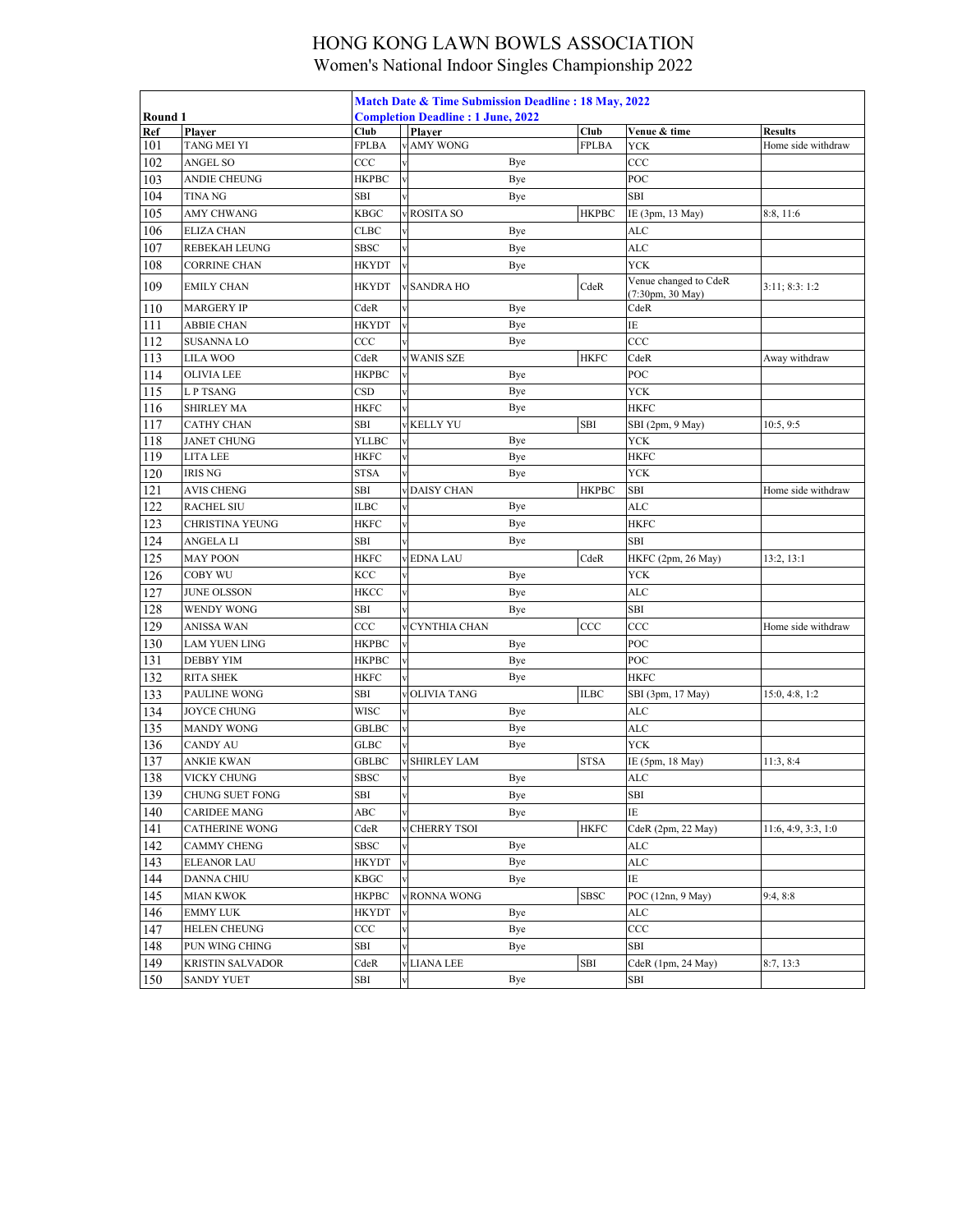|         | Match Date & Time Submission Deadline: 18 May, 2022<br><b>Completion Deadline: 1 June, 2022</b> |                        |                         |                     |     |              |                                        |                 |
|---------|-------------------------------------------------------------------------------------------------|------------------------|-------------------------|---------------------|-----|--------------|----------------------------------------|-----------------|
| Round 1 |                                                                                                 |                        |                         |                     |     |              |                                        |                 |
| Ref     | Player                                                                                          | Club                   |                         | Player              |     | Club         | Venue & time                           | <b>Results</b>  |
| 151     | <b>ESTHER CHAN</b>                                                                              | CdeR                   |                         |                     | Bye |              | CdeR                                   |                 |
| 152     | CERLYN WONG                                                                                     | ABC                    |                         |                     | Bye |              | <b>YCK</b>                             |                 |
| 153     | <b>SZETO WAI CHING</b>                                                                          | CSD                    |                         | <b>AUDREY LAI</b>   |     | <b>HKYDT</b> | ALC (5pm, 27 May)                      | 11:7, 9:4       |
| 154     | KATE CHEUNG                                                                                     | ABC                    |                         |                     | Bye |              | ΙE                                     |                 |
| 155     | ZOE CHAN                                                                                        | FPLBA                  |                         |                     | Bye |              | <b>YCK</b>                             |                 |
| 156     | POLLY MAK                                                                                       | GBLBC                  |                         |                     | Bye |              | IΕ                                     |                 |
| 157     | <b>KAREN SZETO</b>                                                                              | SBI                    |                         | <b>GRACE CHENG</b>  |     | <b>ILBC</b>  | SBI (12nn, 15 May)                     | 9:5, 10:7       |
| 158     | <b>SHANDY YU</b>                                                                                | CdeR                   |                         |                     | Bye |              | CdeR                                   |                 |
| 159     | PHYLLIS S H WONG                                                                                | GLBC                   |                         |                     | Bye |              | <b>YCK</b>                             |                 |
| 160     | <b>EMILY SIU</b>                                                                                | $_{\tiny{\text{CSD}}}$ |                         |                     | Bye |              | ALC                                    |                 |
| 161     | <b>CANNIE CHAN</b>                                                                              | FPLBA                  |                         |                     | Bye |              | <b>YCK</b>                             |                 |
| 162     | RENATA CHAN                                                                                     | НКРВС                  |                         |                     | Bye |              | POC                                    |                 |
| 163     | MICHELLE CHUNG                                                                                  | WISC                   |                         |                     | Bye |              | ALC                                    |                 |
| 164     | ELLEN MOK                                                                                       | CCC                    |                         |                     | Bye |              | CCC                                    |                 |
| 165     | <b>BIANCA SZETO</b>                                                                             | HKYDT                  |                         | <b>CELINA LEUNG</b> |     | <b>HKFC</b>  | Venue changed to HKFC<br>(7pm, 23 May) | 1:12, 3:8       |
| 166     | <b>AMELIA CHAN</b>                                                                              | CdeR                   |                         |                     | Bye |              | CdeR                                   |                 |
| 167     | <b>JUDY CHAN</b>                                                                                | HKYDT                  |                         |                     | Bye |              | <b>YCK</b>                             |                 |
| 168     | MAY CHAN                                                                                        | <b>YLLBC</b>           |                         |                     | Bye |              | <b>YCK</b>                             |                 |
| 169     | <b>BONNIE LAI</b>                                                                               | TPLBC                  |                         | v RICKI LI          |     | <b>SBI</b>   | YCK (7pm, 19 May)                      | 11:6, 8:6       |
| 170     | <b>ELISA CHEUNG</b>                                                                             | KCC                    |                         |                     | Bye |              | ALC                                    |                 |
| 171     | <b>JOSEPHINE KWONG</b>                                                                          | <b>CLBC</b>            |                         |                     | Bye |              | IΕ                                     |                 |
| 172     | LYCHEE LAI                                                                                      | <b>SBSC</b>            |                         |                     | Bye |              | <b>ALC</b>                             |                 |
| 173     | <b>BELLA CHAN</b>                                                                               | CdeR                   |                         | <b>KING SUM</b>     |     | CdeR         | CdeR (7pm, 25 May)                     | 7:4, 4:9, 6:0   |
| 174     | JAIMEE MO                                                                                       | SBI                    |                         |                     | Bye |              | SBI                                    |                 |
| 175     | MILLICENT LAI                                                                                   | SBSC                   |                         |                     | Bye |              | $\rm{ALC}$                             |                 |
| 176     | <b>BONNY CHEUNG</b>                                                                             | STSA                   |                         |                     | Bye |              | <b>YCK</b>                             |                 |
| 177     | <b>BECKY TSE</b>                                                                                | AWASG                  |                         | v EVA YEUNG         |     | <b>WISC</b>  | ALC (9am, 20 May)                      | 7:11, 16:5, 7:0 |
| 178     | <b>QUEENIE SHUM</b>                                                                             | <b>SBI</b>             |                         |                     | Bye |              | SBI                                    |                 |
| 179     | QUEENIE LAI                                                                                     | SBSC                   |                         |                     | Bye |              | ALC                                    |                 |
| 180     | KATRINA WONG                                                                                    | <b>TMSA</b>            |                         |                     | Bye |              | <b>YCK</b>                             |                 |
| 181     | PHYLLIS WONG                                                                                    | <b>HKFC</b>            |                         | v LYNDA LO          |     | CdeR         | HKFC (11am, 31 May)                    | 10:6, 7:2       |
| 182     | <b>SANDY LAM</b>                                                                                | <b>IRC</b>             |                         |                     | Bye |              | <b>ALC</b>                             |                 |
| 183     | YU YEE SIN                                                                                      | HKYDT                  | $\overline{\mathbf{v}}$ |                     | Bye |              | ΙE                                     |                 |
| 184     | VIVIAN YIP                                                                                      | $_{\rm CCC}$           |                         |                     | Bye |              | CCC                                    |                 |
| 185     | <b>EVA YU</b>                                                                                   | <b>HKFC</b>            |                         | <b>CARRIE MOK</b>   |     | <b>STSA</b>  | HKFC (7pm, 25 May)                     | 8:3, 11:2       |
| 186     | <b>SANLIA WONG</b>                                                                              | YLLBC                  |                         |                     | Bye |              | <b>YCK</b>                             |                 |
| 187     | ADA LAM                                                                                         | <b>SBI</b>             |                         |                     | Bye |              | SBI                                    |                 |
| 188     | <b>SALLY LOU</b>                                                                                | GBLBC                  | Tv                      |                     | Bye |              | $\overline{1E}$                        |                 |
| 189     | ADA LAI                                                                                         | CCC                    |                         | v LINDA YOU         |     | <b>SBI</b>   | CCC (3pm, 27 May)                      | 9:2, 11:2       |
| 190     | <b>CAMILLA LEUNG</b>                                                                            | <b>HKFC</b>            |                         |                     | Bye |              | <b>HKFC</b>                            |                 |
| 191     | DOROTHY YU                                                                                      | $_{\rm CCC}$           |                         |                     | Bye |              | CCC                                    |                 |
| 192     | <b>WLLAM</b>                                                                                    | YLLBC                  |                         |                     | Bye |              | <b>YCK</b>                             |                 |
| 193     | EVA KWOK                                                                                        | <b>ILBC</b>            |                         | v SUKI SIT          |     | <b>HKPBC</b> | ALC (6pm, 16 May)                      | 8:8, 12:6       |
| 194     | LOUISE YEUNG                                                                                    | CdeR                   |                         |                     | Bye |              | CdeR                                   |                 |
| 195     | VIVIAN LI                                                                                       | YLLBC                  | V                       |                     | Bye |              | <b>YCK</b>                             |                 |
| 196     | <b>ANNIE TAM</b>                                                                                | CdeR                   |                         |                     | Bye |              | CdeR                                   |                 |
| 197     | CHRISTINA CHUNG                                                                                 | ILBC                   |                         | v EVA TSANG         |     | <b>SBI</b>   | ALC (5pm, 29 April)                    | 11:1, 8:5       |
| 198     | CANDY NG                                                                                        | CLBC                   |                         |                     | Bye |              | ALC                                    |                 |
| 199     | <b>SALINA WONG</b>                                                                              | $_{\rm CSD}$           |                         |                     | Bye |              | ALC                                    |                 |
| 1100    | GLORIA HA                                                                                       | <b>HKYDT</b>           |                         |                     | Bye |              | ΙE                                     |                 |
| 1101    | JOANNE LEUNG                                                                                    | FC                     |                         | v ANNA TO           |     | <b>HKFC</b>  | ALC (3pm, 27 May)                      | 9:4, 12:2       |
| 1102    | <b>CLARISSA WONG</b>                                                                            | HKFC                   |                         |                     | Bye |              | HKFC                                   |                 |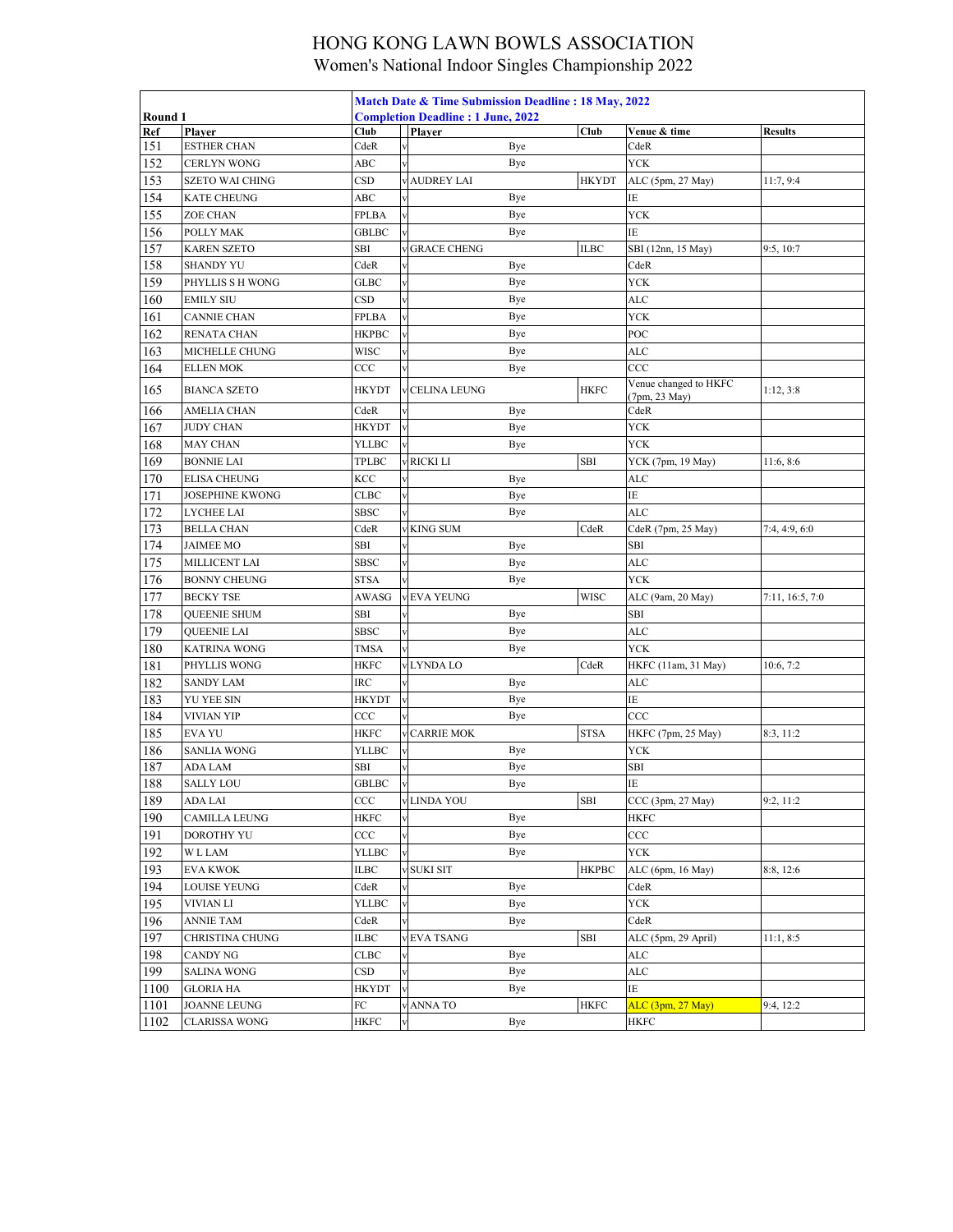|                                  |                      | Match Date & Time Submission Deadline: 18 May, 2022 |  |                      |              |                                        |                |  |
|----------------------------------|----------------------|-----------------------------------------------------|--|----------------------|--------------|----------------------------------------|----------------|--|
| Round 1                          |                      | <b>Completion Deadline: 1 June, 2022</b>            |  |                      |              |                                        |                |  |
| Ref                              | Plaver               | Club                                                |  | <b>Player</b>        | Club         | Venue & time                           | <b>Results</b> |  |
| 1103                             | <b>CHAN LOK CHEE</b> | CdeR                                                |  | Bye                  |              | CdeR                                   |                |  |
| 1104                             | <b>JACKIE LAU</b>    | CdeR                                                |  | Bye                  |              | CdeR                                   |                |  |
| 1105                             | <b>CANDY NG</b>      | CdeR                                                |  | <b>FIONA CHEUNG</b>  | <b>GBLBC</b> | CdeR (5pm, 23 May)                     | 6:6, 3:9       |  |
| 1106                             | <b>ESTHER MA</b>     | <b>AWASG</b>                                        |  | Bye                  |              | <b>ALC</b>                             |                |  |
| 1107                             | <b>JOSEPHINE LAM</b> | <b>HKFC</b>                                         |  | Bye                  |              | <b>HKFC</b>                            |                |  |
| 1108                             | POLLY LO             | <b>SBI</b>                                          |  | Bye                  |              | <b>SBI</b>                             |                |  |
| 1109                             | YOLENDA CHAN         | <b>SBSC</b>                                         |  | <b>EMMY NG</b>       | <b>SBSC</b>  | ALC (7pm, 6 May)                       | 5:9, 9:8, 5:0  |  |
| 1110                             | PHOEBE HO            | <b>HKFC</b>                                         |  | Bye                  |              | <b>HKFC</b>                            |                |  |
| 1111                             | <b>ANNY YU</b>       | <b>SBSC</b>                                         |  | Bye                  |              | <b>ALC</b>                             |                |  |
| 1112                             | <b>SHADOW LAW</b>    | <b>HKFC</b>                                         |  | Bye                  |              | <b>HKFC</b>                            |                |  |
| 1113                             | ANDREA LEUNG         | <b>SBI</b>                                          |  | <b>EMMIE WONG</b>    | <b>HKFC</b>  | SBI (3pm, 27 May)                      | 9:5, 4:11, 3:1 |  |
| 1114                             | <b>IRENE CHAN</b>    | <b>HKFC</b>                                         |  | Bye                  |              | <b>HKFC</b>                            |                |  |
| 1115                             | <b>BRENDA LAU</b>    | <b>SBI</b>                                          |  | Bye                  |              | <b>SBI</b>                             |                |  |
| 1116                             | <b>ALICE HO</b>      | <b>HKPBC</b>                                        |  | Bye                  |              | POC                                    |                |  |
| 1117                             | <b>CORINNA CHU</b>   | <b>WISC</b>                                         |  | <b>v YOANNE WONG</b> | CdeR         | Venue changed to CdeR<br>(7pm, 30 May) | 3:11, 1:13     |  |
| 1118                             | <b>CONNIE CHAN</b>   | <b>HKFC</b>                                         |  | Bye                  |              | <b>HKFC</b>                            |                |  |
| 1119                             | <b>IRIS HO</b>       | CCC                                                 |  | Bye                  |              | CCC                                    |                |  |
| 1120                             | PHOENIX HUI          | <b>HKYDT</b>                                        |  | Bye                  |              | <b>ALC</b>                             |                |  |
| 1121                             | YUMI WONG            | <b>HKFC</b>                                         |  | <b>BRENDA NG</b>     | <b>STSA</b>  | HKFC (6:30pm, 30 May)                  | 13:5, 12:4     |  |
| 1122                             | <b>DREAMY NG</b>     | <b>SBSC</b>                                         |  | Bye                  |              | <b>ALC</b>                             |                |  |
| 1123                             | <b>ANITA SUNG</b>    | SBI                                                 |  | Bye                  |              | SBI                                    |                |  |
| 1124                             | <b>SHARON KUOK</b>   | <b>VLBC</b>                                         |  | Bye                  |              | <b>ALC</b>                             |                |  |
| 1125                             | PAT CHEUNG           | <b>CSD</b>                                          |  | Bye                  |              | <b>SBI</b>                             |                |  |
| 1126                             | <b>ANGIE LEUNG</b>   | CdeR                                                |  | Bye                  |              | CdeR                                   |                |  |
| 1127                             | <b>AUSTINE TAM</b>   | <b>HKPBC</b>                                        |  | Bye                  |              | POC                                    |                |  |
| 1128                             | <b>SHERON CHAN</b>   | <b>SBSC</b>                                         |  | Bye                  |              | IE                                     |                |  |
| Date and time appointed by HKLBA |                      |                                                     |  |                      |              |                                        |                |  |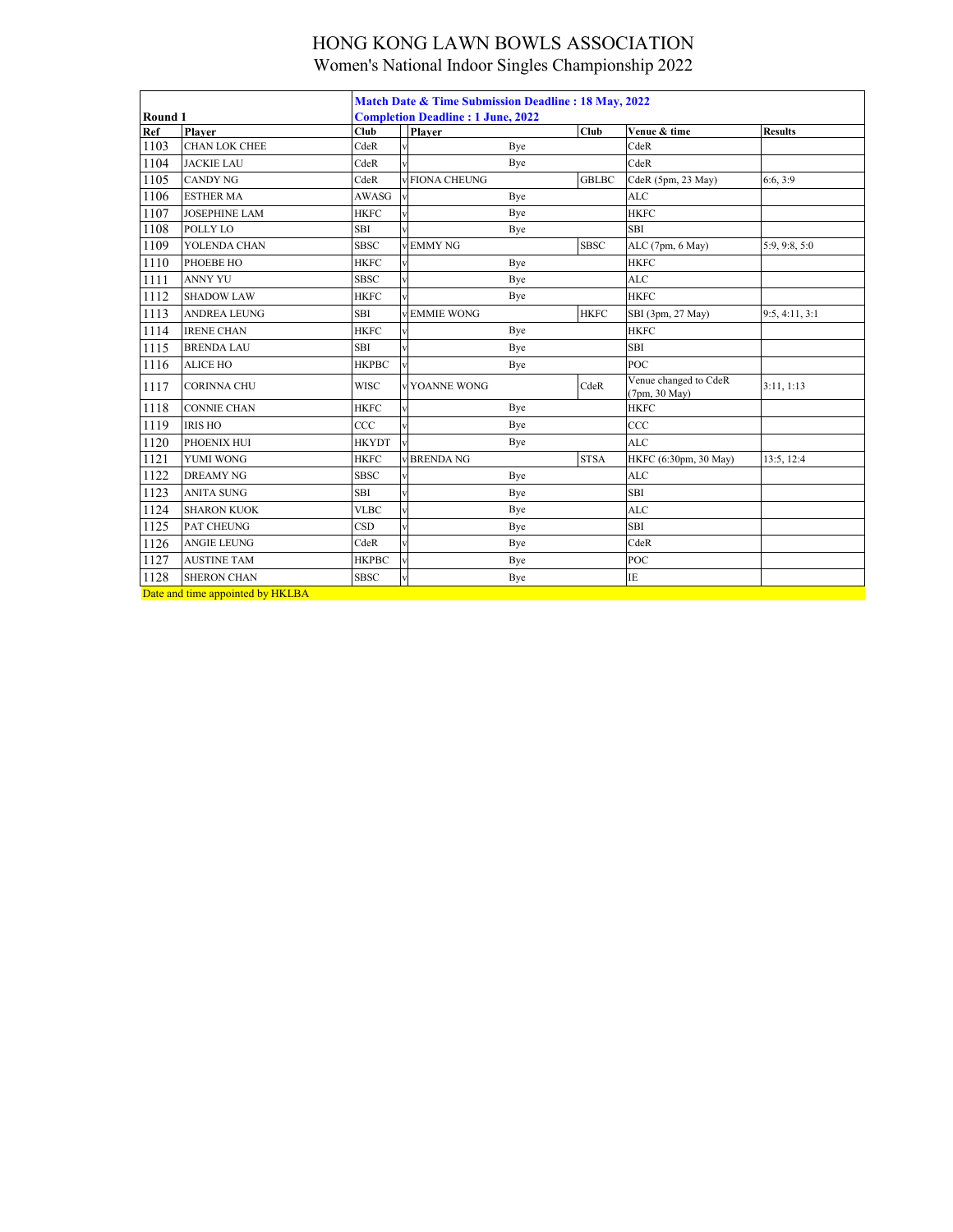|         |                        | <b>Match Date &amp; Time Submission Deadline : 15 June, 2022</b> |                        |              |                                           |                     |  |  |  |
|---------|------------------------|------------------------------------------------------------------|------------------------|--------------|-------------------------------------------|---------------------|--|--|--|
| Round 2 |                        | <b>Completion Deadline: 29 June, 2022</b>                        |                        |              |                                           |                     |  |  |  |
| Ref     | Player                 | <b>Club</b>                                                      | Player                 | <b>Club</b>  | Venue & time                              | <b>Results</b>      |  |  |  |
| 201     | <b>IRIS HO</b>         | CCC                                                              | ANGEL SO               | CCC          | CCC (2pm, 4 June)                         | 8:7, 5:9, 4:2       |  |  |  |
| 202     | <b>CANNIE CHAN</b>     | <b>FPLBA</b>                                                     | <b>DOROTHY YU</b>      | CCC          | YCK (7pm, 16 June)                        | 3:9, 1:13           |  |  |  |
| 203     | <b>JANET CHUNG</b>     | <b>YLLBC</b>                                                     | <b>v</b> SHERON CHAN   | <b>SBSC</b>  | <b>YCK</b>                                | Home side withdraw  |  |  |  |
| 204     | <b>CHRISTINA YEUNG</b> | <b>HKFC</b>                                                      | <b>SHARON KUOK</b>     | <b>VLBC</b>  | HKFC (3pm, 5 June)                        | 14:5, 10:2          |  |  |  |
| 205     | ANGIE LEUNG            | CdeR                                                             | <b>DREAMY NG</b>       | <b>SBSC</b>  | CdeR (11am, 20 June)                      | 8:3, 6:9, 1:4       |  |  |  |
| 206     | <b>LAM YUEN LING</b>   | <b>HKPBC</b>                                                     | <b>CLARISSA WONG</b>   | <b>HKFC</b>  | Venue changed to HKFC<br>$(2pm, 20$ June) | 5:6, 10:7, 3:4      |  |  |  |
| 207     | PHYLLIS WONG           | <b>HKFC</b>                                                      | YOANNE WONG            | CdeR         | HKFC (1pm, 21 June)                       | 11:2,9:6            |  |  |  |
| 208     | <b>SZETO WAI CHING</b> | <b>CSD</b>                                                       | <b>CHAN LOK CHEE</b>   | CdeR         | ALC (6pm, 14 June)                        | 13:0, 12:3          |  |  |  |
| 209     | <b>SANDRA HO</b>       | CdeR                                                             | <b>v</b> JAIMEE MO     | SBI          | CdeR (7pm, 22 June)                       | Away side withdraw  |  |  |  |
| 210     | AMY CHWANG             | <b>KBGC</b>                                                      | <b>CHUNG SUET FONG</b> | SBI          | IE (7pm, 1 June)                          | 12:6, 8:5           |  |  |  |
| 211     | PAT CHEUNG             | <b>CSD</b>                                                       | <b>AMELIA CHAN</b>     | CdeR         | SBI (2pm, 15 June)                        | 2:14, 1:16          |  |  |  |
| 212     | <b>EVA KWOK</b>        | <b>ILBC</b>                                                      | <b>v</b> ADA LAM       | SBI          | Venue changed to SBI<br>(6pm, 28 June)    | 7:11, 9:10          |  |  |  |
| 213     | <b>QUEENIE SHUM</b>    | SBI                                                              | <b>v PHOENIX HUI</b>   | <b>HKYDT</b> | SBI (7pm, 31 May)                         | 10:5, 7:3           |  |  |  |
| 214     | <b>WENDY WONG</b>      | SBI                                                              | <b>JOYCE CHUNG</b>     | <b>WISC</b>  | <b>SBI</b>                                | Away side withdraw  |  |  |  |
| 215     | ANDREA LEUNG           | ${\bf SBI}$                                                      | <b>CAMILLA LEUNG</b>   | <b>HKFC</b>  | SBI (2pm, 21 June)                        | 12:4, 4:7, 3:3, 1:0 |  |  |  |
| 216     | PHYLLIS S H WONG       | ${\rm GLBC}$                                                     | <b>QUEENIE LAI</b>     | <b>SBSC</b>  | YCK (8pm, 4 June)                         | 6:5, 4:10, 0:5      |  |  |  |
| 217     | JOSEPHINE KWONG        | <b>CLBC</b>                                                      | <b>VOLIVIA TANG</b>    | <b>ILBC</b>  | Venue changed to ALC<br>(7pm, 22 June)    | 8:8, 9:7            |  |  |  |
| 218     | COBY WU                | <b>KCC</b>                                                       | <b>CARIDEE MANG</b>    | ABC          | YCK (7:30pm, 17 June)                     | 13:3, 13:5          |  |  |  |
| 219     | <b>DAISY CHAN</b>      | <b>HKPBC</b>                                                     | <b>VICKY CHUNG</b>     | <b>SBSC</b>  | Venue changed to IE<br>(7pm, 27 May)      | 7:6, 11:4           |  |  |  |
| 220     | <b>CERLYN WONG</b>     | ABC                                                              | <b>v</b> LOUISE YEUNG  | CdeR         | YCK (7pm, 12 June)                        | 8:9, 3:7            |  |  |  |
| 221     | <b>BONNY CHEUNG</b>    | <b>STSA</b>                                                      | v AMY WONG             | <b>FPLBA</b> | YCK (2pm, 18 June)                        | 7:6, 7:10, 5:1      |  |  |  |
| 222     | <b>KATRINA WONG</b>    | <b>TMSA</b>                                                      | PUN WING CHING         | SBI          | YCK (11am, 4 June)                        | 5:9, 9:9            |  |  |  |
| 223     | <b>MANDY WONG</b>      | <b>GBLBC</b>                                                     | <b>BONNIE LAI</b>      | <b>TPLBC</b> | ALC (9am, 4 June)                         | 10:5, 7:7           |  |  |  |
| 224     | <b>ABBIE CHAN</b>      | <b>HKYDT</b>                                                     | <b>v ANITA SUNG</b>    | SBI          | Venue changed to SBI<br>$(5pm, 21$ June)  | 9:8, 14:1           |  |  |  |
| 225     | MICHELLE CHUNG         | <b>WISC</b>                                                      | <b>IRENE CHAN</b>      | <b>HKFC</b>  | ALC (6pm, 22 June)                        | 8:3, 6:7, 3:3, 0:3  |  |  |  |
| 226     | <b>BRENDA LAU</b>      | <b>SBI</b>                                                       | <b>AUSTINE TAM</b>     | <b>HKPBC</b> | SBI (10am, 20 June)                       | 8:3, 10:5           |  |  |  |
| 227     | <b>RITA SHEK</b>       | <b>HKFC</b>                                                      | v YUMI WONG            | <b>HKFC</b>  | HKFC (7:30pm, 27 June)                    | 10:2, 9:3           |  |  |  |
| 228     | <b>CANDY AU</b>        | ${\rm GLBC}$                                                     | <b>WMIAN KWOK</b>      | <b>HKPBC</b> | YCK (11am, 22 June)                       | 6:4,11:9            |  |  |  |
| 229     | <b>EVA YU</b>          | <b>HKFC</b>                                                      | <b>BECKY TSE</b>       | AWASG        | HKFC (7pm, 29 June)                       | 9:5, 12:2           |  |  |  |
| 230     | POLLY MAK              | <b>GBLBC</b>                                                     | <b>CATHY CHAN</b>      | SBI          | IE $(3pm, 5$ June)                        | 1:10, 8:7, 3:1      |  |  |  |
| 231     | <b>BELLA CHAN</b>      | CdeR                                                             | <b>ELLEN MOK</b>       | CCC          | CdeR                                      | Away side withdraw  |  |  |  |
| 232     | <b>SALLY LOU</b>       | <b>GBLBC</b>                                                     | <b>ANDIE CHEUNG</b>    | <b>HKPBC</b> | IE (4pm, 10 June)                         | 11:3, 10:4          |  |  |  |
| 233     | <b>ALICE HO</b>        | <b>HKPBC</b>                                                     | <b>DEBBY YIM</b>       | <b>HKPBC</b> | POC (2pm, 11 May)                         | 13:3, 5:11, 2:5     |  |  |  |
| 234     | <b>SANLIA WONG</b>     | YLLBC                                                            | PHOEBE HO              | <b>HKFC</b>  | YCK (7pm, 24 June)                        | 4;7, 12:3, 2:3      |  |  |  |
| 235     | <b>CATHERINE WONG</b>  | CdeR                                                             | <b>VELIZA CHAN</b>     | <b>CLBC</b>  | CdeR (2pm, 26 June)                       | 8:5, 6:7, 5:0       |  |  |  |
| 236     | <b>ANKIE KWAN</b>      | <b>GBLBC</b>                                                     | <b>OLIVIA LEE</b>      | <b>HKPBC</b> | IE (4pm, 8 June)                          | 6:8, 11:6, 3:4      |  |  |  |
| 237     | <b>SHADOW LAW</b>      | HKFC                                                             | <b>v</b> LYCHEE LAI    | <b>SBSC</b>  | HKFC (7pm, 28 June)                       | 6:8, 16:1, 5:0      |  |  |  |
| 238     | <b>SALINA WONG</b>     | CSD                                                              | <b>CORRINE CHAN</b>    | <b>HKYDT</b> | ALC (5pm, 5 May)                          | 8:3, 2:12, 1:5      |  |  |  |
| 239     | <b>ANNIE TAM</b>       | CdeR                                                             | <b>SANDY YUET</b>      | <b>SBI</b>   | CdeR (11am, 4 Jun)                        | Away side withdraw  |  |  |  |
| 240     | MAY CHAN               | YLLBC                                                            | v JUNE OLSSON          | <b>HKCC</b>  | YCK (4pm, 21 Jun)                         | 12:3, 9:9           |  |  |  |
| 241     | <b>JACKIE LAU</b>      | CdeR                                                             | <b>CELINA LEUNG</b>    | <b>HKFC</b>  | CdeR (7pm, 22 June)                       | 8:5, 11:7           |  |  |  |
| 242     | ADA LAI                | $\rm{CCC}$                                                       | <b>WLLAM</b>           | YLLBC        | CCC (3pm, 24 Jun)                         | 9:6, 11:5           |  |  |  |
| 243     | POLLY LO               | SBI                                                              | <b>SHANDY YU</b>       | CdeR         | SBI (3pm, 28 Jun)                         | 9:9, 10:5           |  |  |  |
| 244     | <b>SUSANNA LO</b>      | CCC                                                              | <b>KATE CHEUNG</b>     | $\rm{ABC}$   | CCC (7pm, 27 Jun)                         | 10:3, 12:5          |  |  |  |